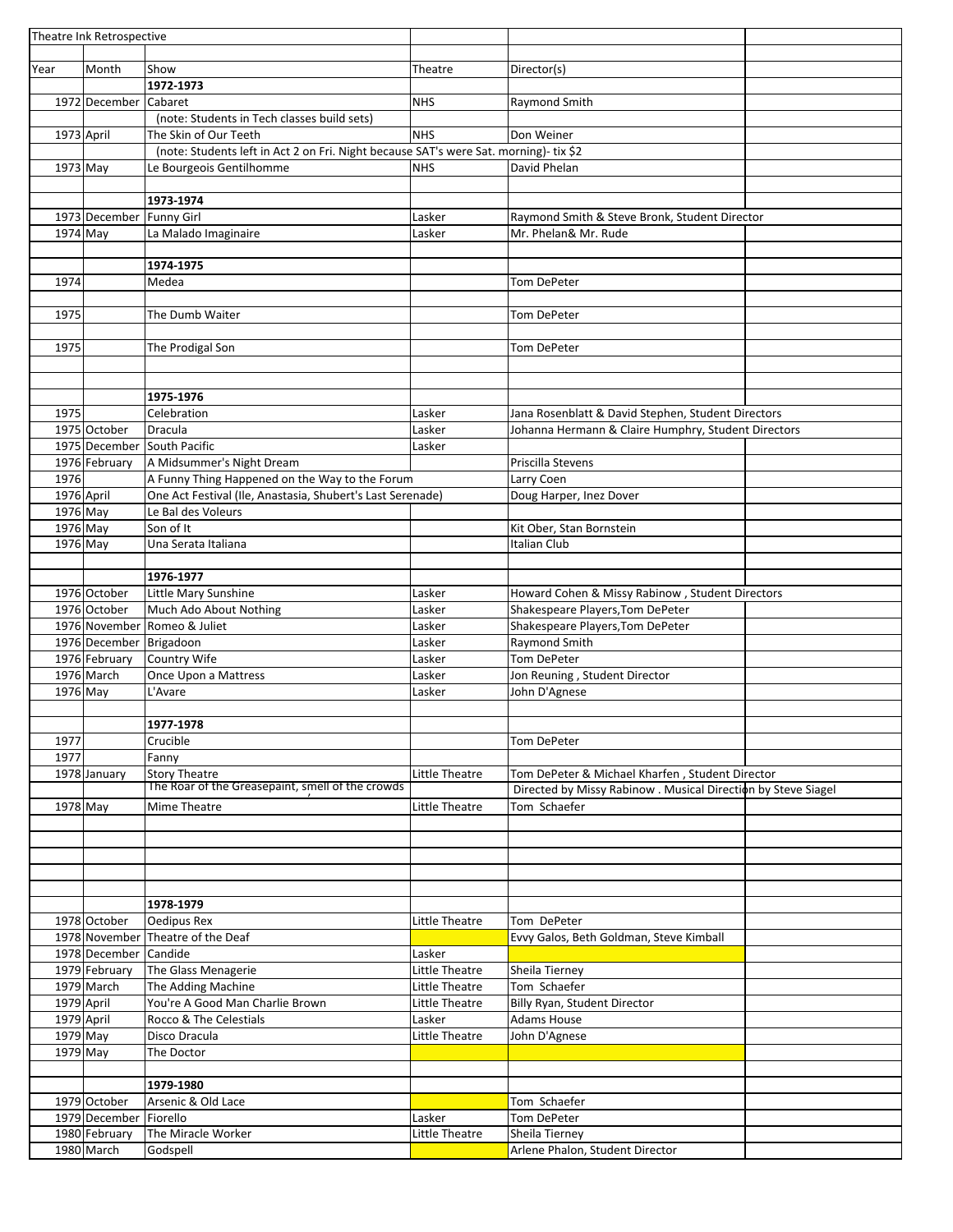|            | 1980 March            | Rocco & The Celestials                                    | Lasker           | Allan MacDougall                                                          |  |
|------------|-----------------------|-----------------------------------------------------------|------------------|---------------------------------------------------------------------------|--|
|            | 1980 April            | Raisin (The Musical)                                      | Little Theatre   | Inez Dover & Harlin Kearsley, Student Director                            |  |
| 1980 May   |                       | La Favola Del Figlio Cambia                               |                  | Italian Club                                                              |  |
| 1980 May   |                       | This Is It                                                | Lasker           | Adams House                                                               |  |
|            |                       |                                                           |                  |                                                                           |  |
|            |                       | 1980-1981                                                 |                  |                                                                           |  |
|            | 1980 October          | Talking With                                              |                  | <b>Tom DePeter</b>                                                        |  |
|            | 1980 December Kismet  |                                                           | Lasker           | Ray Smith                                                                 |  |
|            | 1981 January          | Androcles & The Lion                                      | Lasker           | Tom Schaefer                                                              |  |
|            | 1981 February         | The Fantastiks                                            | Little Theatre   | Sharon Phalon, Student Director                                           |  |
| 1981 April |                       | It                                                        | Lasker           | <b>Riley House Talent</b>                                                 |  |
| $1981$ May |                       | The Bald Soprano                                          |                  | Janice Nardone                                                            |  |
|            |                       |                                                           |                  |                                                                           |  |
|            |                       | 1981-1982                                                 |                  |                                                                           |  |
|            | 1981 October          | The Prime of Miss Jean Brodie                             | LittleTheatre    | <b>Tom DePeter</b>                                                        |  |
|            |                       | 1981 November Blues for Mr. Charlie                       | LittleTheatre    | <b>Inez Dover</b>                                                         |  |
|            | 1981 December Camelot |                                                           | Lasker           | Eric Benjamin& Kelly Simas, StudentProducer                               |  |
|            | 1982 February         | Alice inWonderland                                        | Lasker           | Sheila Zolli                                                              |  |
|            | 1982 March            | Stop the World, I Want to Get Off                         | LittleTheatre    | Jennifer Flackett, Student Director                                       |  |
|            | 1982 March            | Rocco and the Celestials                                  | Lasker           | Allan MacDougall                                                          |  |
| 1982 May   |                       | Dignity of a Butterfly                                    | Library          | Eleanor Horowitz, Student Writer & Director                               |  |
| $1982$ May |                       | Do It Up, Riley House Talent Show                         | Lasker           | Kelly Simas, Steven DeAngelis - Student Directors                         |  |
|            |                       |                                                           |                  |                                                                           |  |
|            |                       | 1982-1983                                                 |                  |                                                                           |  |
|            | 1982 October          |                                                           |                  | Tom Schaefer & Elizabeth McCracken, Student Producer                      |  |
|            |                       | Mousetrap                                                 | Lasker           |                                                                           |  |
|            | 1982 December         | Carousel                                                  | Lasker           | Eric Benjamin & April Cowing, Melissa Hunt, Student Producer/Directors    |  |
|            | 1983 February         | Monopoly                                                  | Lasker           | James Tosney & Ellen Waldorf, Student Directors                           |  |
|            | 1983 March            | Rocco & the Celestials                                    | Lasker           | Allan MacDougall                                                          |  |
| 1983 April |                       | In Praise of Love                                         | Little Theatre   | <b>Inez Dover</b>                                                         |  |
| $1983$ May |                       | You Can't Get Herpes From Kissing a Bus                   | Little Theatre   | Kevin Douviller, Evette Mezger, Student Writers/Directors                 |  |
|            |                       |                                                           |                  |                                                                           |  |
|            |                       | 1983-1984                                                 |                  |                                                                           |  |
| 1983       |                       | <b>Oepidus</b>                                            |                  | <b>Tom DePeter</b>                                                        |  |
|            |                       |                                                           |                  |                                                                           |  |
|            |                       |                                                           |                  |                                                                           |  |
|            |                       |                                                           |                  |                                                                           |  |
|            |                       |                                                           |                  |                                                                           |  |
|            |                       | 1984-1985                                                 |                  |                                                                           |  |
|            | 1984 October          | The Real Inspector Hound                                  | Little Theatre   | Jenifer Ware & Suzy White, Student Director/Producers                     |  |
|            |                       | 1984 December Guys and Dolls                              | Lasker           | Richard Travers & Polly Armsby, Student Director                          |  |
|            |                       |                                                           |                  |                                                                           |  |
|            | 1985 February         | The Diary of Anne Frank                                   | Little Theatre   | Nancy Gaines & Aaron Leventman, Student Directors                         |  |
| 1985 April |                       | "Fitting In"                                              |                  | Newton Arts Cente Student Written, Inez Dover & Patricia Kempton Directed |  |
| 1985 May   |                       | Rocco's Texas Style Barbeque                              | <b>NNHS Mall</b> | Allan MacDougall                                                          |  |
| 1985 May   |                       | A Midsummer Night's Dream                                 | Lasker           | James Honeyman & Kevin Coleman                                            |  |
|            |                       |                                                           |                  |                                                                           |  |
|            |                       | 1985-1986                                                 |                  |                                                                           |  |
|            | 1985 October          | The Happy Journey to Camden and Trenton                   | Little Theatre   | Judy Bard & Marjorie Zohn, Student Directors                              |  |
|            | 1985 October          | The Long Christmas Dinner                                 | Little Theatre   | Judy Bard & Marjorie Zohn, Student Directors                              |  |
|            |                       | 1985 December Sheep on the Runway                         |                  |                                                                           |  |
|            |                       | 1985 December Amahl & the Night Visitor                   | Lasker           | Raymond Smith                                                             |  |
|            | 1986 January          | Ric and Rocco's Revels                                    | Lasker           | Richard Travers & Allan "Rocco" MacDougall                                |  |
|            | 1986 February         | For Colored Girls who have Considered Suicide             | Little Theatre   | <b>Inez Dover</b>                                                         |  |
|            | 1986 March            | The Roar of the Greasepaint (the Smell of the Croy Lasker |                  | Toni Lupu-Sax, Student Director                                           |  |
| 1986 April |                       | She Loves Me                                              | Little Theatre   | Sarah Idelson & Emily Dolbear, Student Directors                          |  |
| 1986 May   |                       | <b>Twelth Night</b>                                       | <b>NSHS</b>      | Christine Adair & Karen Ryker                                             |  |
|            |                       |                                                           |                  |                                                                           |  |
|            |                       | 1986-1987                                                 |                  |                                                                           |  |
|            | 1986 October          | Crimes of the Heart                                       |                  | Tom DePeter                                                               |  |
|            |                       |                                                           |                  |                                                                           |  |
|            |                       |                                                           |                  |                                                                           |  |
|            |                       | 1987-1988                                                 |                  |                                                                           |  |
|            | 1987 October          | J.B.                                                      | Lasker           | Tom DePeter & Christina Petrillo, Student Director                        |  |
|            |                       | 1987 December   Brighton Beach Memoirs                    | Little Theatre   | Dan Smith, Student Director                                               |  |
|            | 1988 January          | Ric & Rocco                                               | Lasker           | Richard Travers & Allan MacDougall                                        |  |
|            | 1988 February         | Ethan Frome                                               | Little Theatre   | Katherine Kane, Student Director                                          |  |
| 1988 April |                       | The House of Blue Leaves                                  | Little Theatre   | Tom DePeter & Jessica Silbey, Student Director                            |  |
| 1988 May   |                       | Ric & Rocco and the Celestials                            | Lasker           | Richard Travers & Allan MacDougall                                        |  |
| 1988 May   |                       | As You Like It                                            | Lasker           | Julia Ditelberg & Jonathon Goodman                                        |  |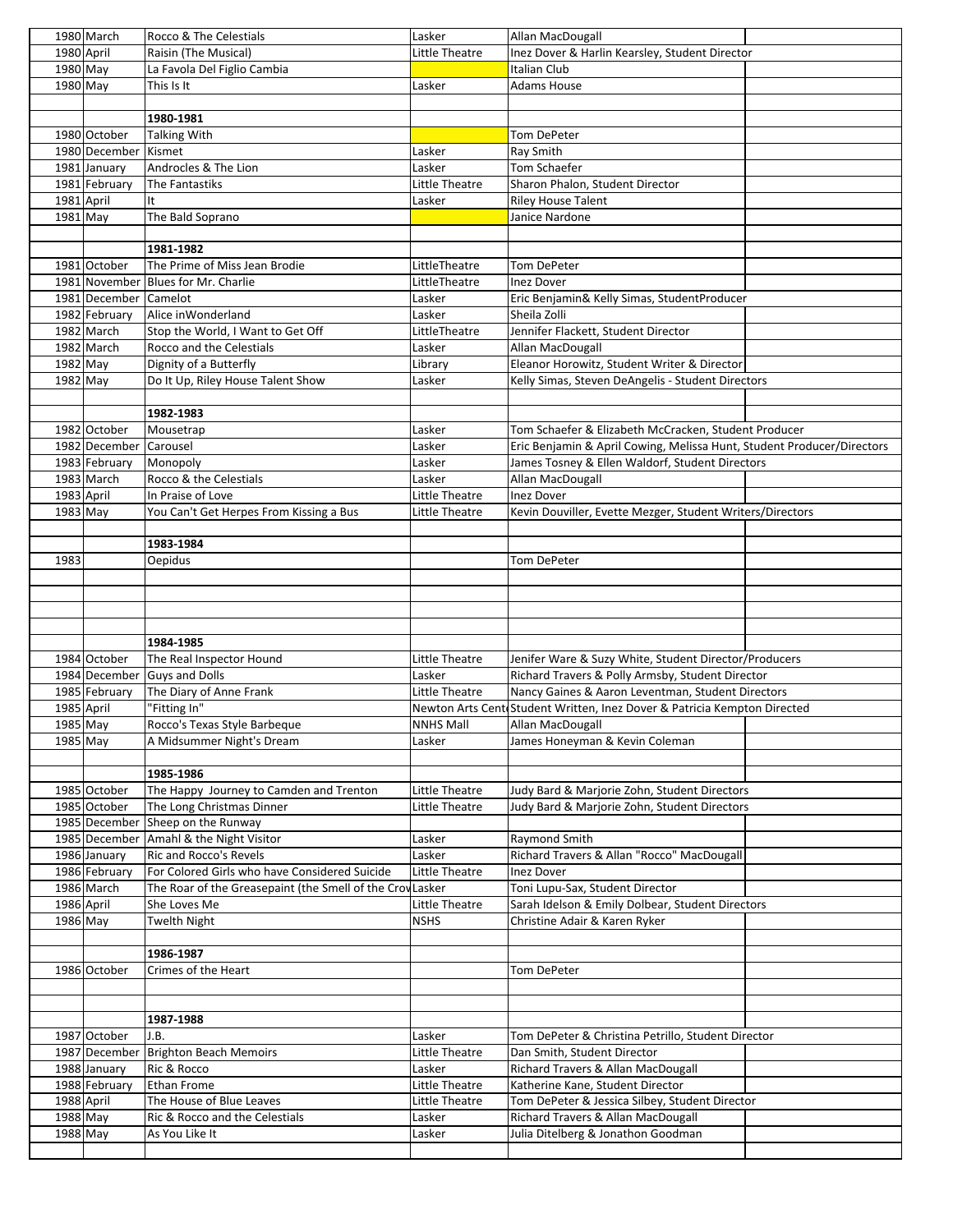|            |                          | 1988-1989                                                                       |                                    |                                                              |                                       |
|------------|--------------------------|---------------------------------------------------------------------------------|------------------------------------|--------------------------------------------------------------|---------------------------------------|
|            | 1988 October             | The Musical Mysteries of 1940                                                   | Lasker                             | <b>Tom DePeter</b>                                           |                                       |
|            | 1988 December Fantastiks |                                                                                 | Little Theatre                     | Amy Lieberman & Meg Travis, Student Directors                |                                       |
|            | 1989 January             | Ric & Rocco and the Celestials                                                  | Lasker                             | Richard Travers & Allan MacDougall                           |                                       |
|            | 1989 January             | <b>Hello Out There</b>                                                          | Little Theatre                     | Julia Ditelberg & Peter Edmonston, Student Directors         |                                       |
|            | 1989 January             | <b>Subway Circus</b>                                                            | Little Theatre                     | Julia Ditelberg & Peter Edmonston, Student Directors         |                                       |
|            | 1989 March               | Pippin                                                                          | Lasker                             | Darryl Durham, Richard Travers & Tom Leonard                 |                                       |
| $1989$ May |                          | Romeo & Juliet                                                                  | Lasker                             | Peter Wittrock                                               |                                       |
|            |                          |                                                                                 |                                    |                                                              |                                       |
|            |                          | 1989-1990                                                                       |                                    |                                                              |                                       |
|            | 1989 October             |                                                                                 |                                    |                                                              |                                       |
|            |                          | Coastal Disturbances                                                            | Lasker                             | Tom DePeter                                                  |                                       |
|            |                          | 1989 December The Public Eye                                                    | Little Theatre                     | Jenn Smith & Rachel Scobie, Student Directors                |                                       |
|            |                          | 1989 December The Private Ear                                                   | Little Theatre                     | Jenn Smith & Rachel Scobie, Student Directors                |                                       |
|            | 1990 January             | <b>Eddie Was Here</b>                                                           | Lasker                             | <b>Tom Haynes</b>                                            |                                       |
|            | 1990 February            | The Dining Room                                                                 | Little Theatre                     | Seth Mnookin & Amy Hassinger, Student Directors              |                                       |
|            | 1990 February            | Ric & Rocco                                                                     | Lasker                             | Richard Travers & Allan MacDougall                           |                                       |
|            | 1990 March               | Antigone                                                                        | Lasker                             | Tom DePeter                                                  |                                       |
| 1990 May   |                          | Comedy of Errors                                                                | Lasker                             | John Hadden & Tom DePeter                                    |                                       |
|            |                          |                                                                                 |                                    |                                                              |                                       |
|            |                          | 1990-1991                                                                       |                                    |                                                              |                                       |
|            | 1990 October             | The Rimers Of Eldritch                                                          | Little Theatre                     | Tom DePeter & Eric Harbert, Student Director                 |                                       |
|            |                          | 1990 December The Bald Soprano                                                  | Little Theatre                     | Ned Armsby & David Travis, Student Directors                 |                                       |
|            |                          | 1990 December The Shubert's Last Serenade                                       | Little Theatre                     | Ned Armsby & David Travis, Student Directors                 |                                       |
|            | 1991 February            | Play It Again, Sam                                                              | Little Theatre                     | Carolyn Barth & Allan Wellenstein, Student Directors         |                                       |
|            | 1991 March               | Haven't I Seen You Before                                                       | Lasker                             | Tom DePeter                                                  |                                       |
| $1991$ May |                          | Midsummer Night's Dream                                                         | Lasker                             | John Hadden, Tom DePeter                                     |                                       |
|            |                          |                                                                                 |                                    |                                                              |                                       |
|            |                          |                                                                                 |                                    |                                                              |                                       |
|            |                          | 1991-1992                                                                       |                                    |                                                              |                                       |
|            | 1991 October             | David and Lisa                                                                  | Lasker                             | Tom DePeter                                                  |                                       |
|            |                          | 1991 December No Mother to Guide Her                                            | Little Theatre                     | Tom DePeter, Ben Grossman & Tom McClure, Student Directors   |                                       |
|            | 1992 February            | The Miss Firecracker Contest                                                    | Little Theatre                     | Erin Miles & Jill Reimer, Student Directors                  |                                       |
|            | 1992 March               | Ric n' Rocco                                                                    | Lasker                             | Richard Travers & Allan MacDougall                           |                                       |
|            | $1992$ March             | A Light Still Shines                                                            | Little Theatre                     | Inez Dover                                                   |                                       |
| 1992 May   |                          | <b>Twelth Night</b>                                                             | Lasker                             | Margie Zohn '86                                              |                                       |
|            |                          |                                                                                 |                                    |                                                              |                                       |
|            |                          |                                                                                 |                                    |                                                              |                                       |
|            |                          | 1992-1993                                                                       |                                    |                                                              |                                       |
|            |                          | 1992 November The Lady from Maxim's                                             | Lasker                             | Tom DePeter                                                  |                                       |
|            |                          | 1992 December The Prime of Miss Jean Brodie                                     | Little Theatre                     | Tom DePeter, Tim Altman & Mike Sweeney, Student Directors    |                                       |
|            | 1993 February            | The Actor's Nightmare                                                           | Little Theatre                     | Marcy Brink & Anne Dudek, Student Directors                  |                                       |
|            | 1993 February            | lGod                                                                            | Little Theatre                     | Marcy Brink & Anne Dudek, Student Directors                  |                                       |
|            | 1993 March               | The Inner Circle                                                                | Little Theatre                     |                                                              |                                       |
|            |                          |                                                                                 |                                    | Rebecca Schulman, Student Director                           |                                       |
|            | 1993 April               | I Remember Mama                                                                 | Lasker                             | Inez Dover & Sue Giller, Student Director                    |                                       |
| 1993 May   |                          | The Tempest                                                                     | Lasker                             | <b>Richard McElvain</b>                                      |                                       |
|            |                          |                                                                                 |                                    |                                                              |                                       |
|            |                          | 1993-1994                                                                       | Gary Elliott-Director, Theatre Ink |                                                              | <b>Technical Director-Will Stackn</b> |
|            | 1993 October             | Dionysis II                                                                     | Lasker                             | Tom DePeter                                                  |                                       |
|            | 1993 October             | The Skin of Our Teeth                                                           | LittleTheatre                      | Sue Giller, Sashi Kaufman, Student Directors                 |                                       |
|            | 1993 December            | Major Barbara                                                                   | Lasker                             | Tom DePeter                                                  |                                       |
|            |                          | For Colored Girls Who Have Considered Suicide /                                 |                                    |                                                              |                                       |
|            | 1994 January             | When the Rainbow is Enuf                                                        | Lasker                             | Inez Dover, Margarita Manweylan                              |                                       |
|            | 1994 February            | *Bye Bye Birdie                                                                 | Lasker                             | Jen Beradino, Molly Bronitsky & Leah Conn, Student Directors |                                       |
|            | 1994 March               | Cyrano                                                                          | Little Theatre                     | Inez Dover                                                   |                                       |
|            | 1994 March               | <b>Broadway Bound</b>                                                           | Little Theatre                     | Julia Heaton, Emma Reinhardt, Student Directors              |                                       |
| 1994 May   |                          | Macbeth                                                                         | <b>NSHS</b>                        |                                                              |                                       |
|            |                          | * This was the first musical since Pippin in 1988 revived by Student Directors! |                                    |                                                              |                                       |
|            |                          |                                                                                 |                                    |                                                              |                                       |
|            |                          |                                                                                 |                                    |                                                              |                                       |
|            |                          |                                                                                 |                                    |                                                              |                                       |
|            |                          | 1994-1995                                                                       | Gary Elliott-Director, Theatre Ink |                                                              |                                       |
|            | 1994 October             | Dancing at Lughnasa                                                             | Little Theatre                     | Tom DePeter                                                  |                                       |
|            | 1994 December Clouds     |                                                                                 | Lasker                             | Tom DePeter                                                  |                                       |
|            |                          | 1994 December Yours, Anne                                                       | Little Theatre                     | Ellie Avishai & Andrew Hamlen, Student Directors             |                                       |
|            | 1995 January             | Veronica's Room                                                                 | Little Theatre                     | Becky Berman & Abby Gray, Student Directors                  |                                       |
|            | 1995 February            | Twelve Angry Men                                                                | Little Theatre                     | Leslie Goldman & Kate Holbein, Student Directors             |                                       |
|            | 1995 March               | Oklahoma!                                                                       | Lasker                             | Matt Lahey '79, Richard Travers-Music Director               |                                       |
| 1995 May   |                          | As You Like It                                                                  | Lasker                             | Andrew Borthwick-Leslie & Karen White                        |                                       |
|            |                          |                                                                                 |                                    |                                                              |                                       |
|            |                          | 1995-1996                                                                       | Gary Elliott-Director, Theatre Ink |                                                              |                                       |
|            |                          |                                                                                 | Little Theatre                     | Tom DePeter                                                  | Technical Director-Will Stackn        |
|            |                          | 1995 September All in the Timing<br>1995 December The Guardsman                 | Little Theatre                     | Dan Berwick and Rachel Cymrot, Student Directors             |                                       |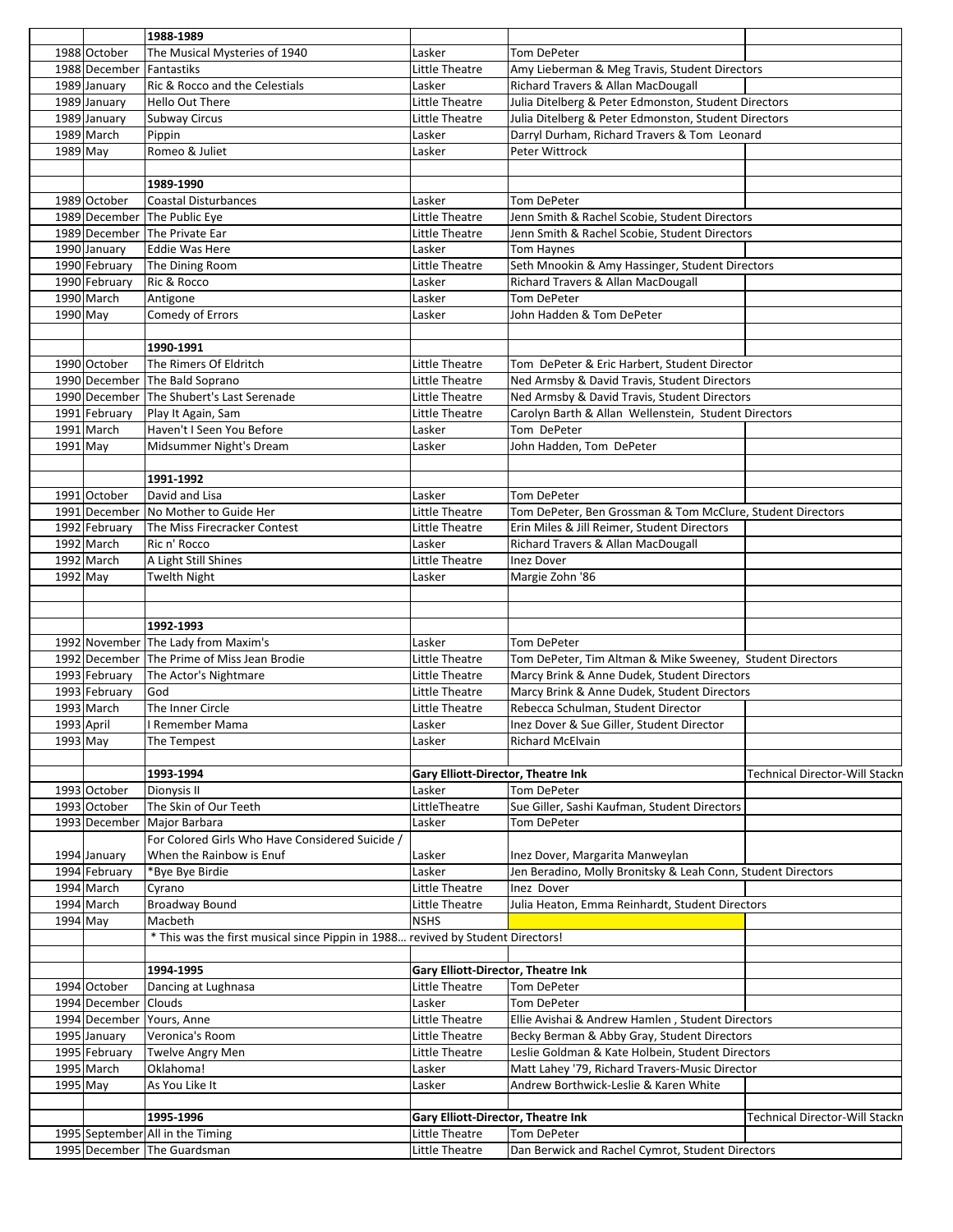|            |               | 1995 December The Mousetrap                        | Lasker                                    | Jon Adler and Jake Feldman, Student Directors        |                                |
|------------|---------------|----------------------------------------------------|-------------------------------------------|------------------------------------------------------|--------------------------------|
|            | 1996 January  | Talking with Orchards                              | Lasker                                    | Tom DePeter and Francis Elliott, Student Director    |                                |
|            | 1996 January  | The Dining Room                                    | Little Theatre                            | Becky Krouner & Rachel Lisker, Student Directors     |                                |
|            | 1996 March    | <b>Guys and Dolls</b>                              | Lasker                                    | Matt Lahey '79, Richard Travers-Music Director       |                                |
|            | 1996 March    | Spontaneous Generation                             | Little Theatre                            | Student Club                                         |                                |
| $1996$ May |               | Hamlet                                             | Lasker                                    | Andrew Bortwick-Leslie                               |                                |
|            |               |                                                    |                                           |                                                      |                                |
|            |               | 1996-1997                                          | Gary Elliott-Director, Theatre Ink        |                                                      | Technical Director-Will Stackn |
|            |               | 1996 September The Marriage of Figaro              | <b>Little Theatre</b>                     | <b>Tom DePeter</b>                                   |                                |
|            |               | <b>Steel Magnolias</b>                             |                                           |                                                      |                                |
|            |               | <b>Brighton Beach Memoirs</b>                      |                                           |                                                      |                                |
| 1997       |               | Fires in the Mirror                                |                                           |                                                      |                                |
|            |               |                                                    |                                           | Tom DePeter                                          |                                |
|            |               | I Hate Hamlet                                      |                                           |                                                      |                                |
|            |               | The Real Inspector Hound                           |                                           |                                                      |                                |
|            |               | Into the Woods                                     |                                           | Richard Travers-Music Director                       |                                |
|            |               | The Deathtrap                                      |                                           |                                                      |                                |
|            |               | Homefront                                          |                                           |                                                      |                                |
|            |               | Spon Gen: The Improv Show                          | Little Theatre                            |                                                      |                                |
|            |               | <b>Measure for Measure</b>                         |                                           |                                                      |                                |
|            |               |                                                    |                                           |                                                      |                                |
|            |               | 1997-1998                                          | <b>Gary Elliott-Director, Theatre Ink</b> |                                                      | Technical Director-Will Stackn |
|            |               | 1997 September The Good Times are Killing Me       | Little Theatre                            | Tom DePeter                                          |                                |
|            |               | The Glass Menagerie                                |                                           |                                                      |                                |
|            |               | The Fantasticks                                    |                                           |                                                      |                                |
|            |               | The Complete Works of William Shakespeare Abridged |                                           |                                                      |                                |
|            |               | Medea                                              |                                           |                                                      |                                |
|            |               | Fiddler on the Roof                                |                                           | Lasker Auditorium Richard Travers-Music Director     |                                |
|            |               | Spon Gen: The Improv Show                          | Little Theatre                            |                                                      |                                |
|            |               | <b>Never Saw Another Butterfly</b>                 |                                           |                                                      |                                |
|            |               | <b>Black Comedy</b>                                | Little Theatre                            |                                                      |                                |
|            |               |                                                    |                                           |                                                      |                                |
|            |               | Taming of the Shrew                                | Lasker Auditorium                         |                                                      |                                |
|            |               |                                                    |                                           |                                                      |                                |
|            |               | 1998-1999                                          | Gary Elliott-Director, Theatre Ink        |                                                      | Technical Director-Will Stackn |
|            | 1998 October  | Crimes of the Heart                                | Lasker                                    | Margaret Brady, Tom DePeter                          |                                |
|            |               | 1998 November To Kill a Mockingbird                | Little Theatre                            | <b>Inez Dover</b>                                    |                                |
|            |               | 1998 December The Musical Comedy Murders of 1940   | Lasker                                    | Jessica Berwick & Marin Levy, Student Directors      |                                |
|            |               | 1998 December Tender Offers (6 Short Plays)        | Little Theatre                            | <b>Tom DePeter</b>                                   |                                |
|            |               | 1998 December Lend Me a Tenor!                     | Lasker                                    | Dan Byers & Ari Sommer, Student Directors            |                                |
|            | 1999 January  | *The Miracle Worker                                | Little Theatre                            | Danielle Metson & Laura Zusman, Student Directors    |                                |
|            | 1999 January  | Spon Gen: The Improv Show                          | Little Theatre                            | Margie Zohn '86                                      |                                |
|            | 1999 February | <b>Unexpected Guests</b>                           | Little Theatre                            | Ross Fabricant & Seth Bockley, Student Directors     |                                |
|            | 1999 March    | West Side Story                                    | Lasker                                    | David Krinnet & Richard Travers-Music Director       |                                |
| 1999 May   |               | She Loves Me                                       | Little Theatre                            | Elena Graceffa & Allison Waggener, Student Directors |                                |
| 1999 May   |               | Richard III                                        | Lasker                                    | Andrew Bortwick-Leslie, Dawn Jenks & John Sarrouf    |                                |
|            |               | * Moss Hart award winner                           |                                           |                                                      |                                |
|            |               |                                                    |                                           |                                                      |                                |
|            |               |                                                    |                                           |                                                      |                                |
|            |               | 1999-2000                                          | <b>Gary Elliott-Director, Theatre Ink</b> |                                                      | Technical Director-Andres Pui  |
|            | 1999 October  | Mystery of Irma Vep                                | Lasker                                    | Tom DePeter                                          |                                |
|            |               | 1999 November The Trip to Bountiful                | Little Theatre                            | Inez Dover                                           |                                |
|            |               | 1999 December Wait Until Dark                      | Little Theatre                            | Sarah Cohan & Abby Stewart, Student Directors        |                                |
|            |               | 1999 December Spon Gen: The Improv Show            | Lasker                                    | Marjorie Zohn '86                                    |                                |
|            | 2000 January  | The Rimers of Eldritch                             | Little Theatre                            | JoAnn Campbell & Tom DePeter                         |                                |
|            | 2000 January  | Moon Over Buffalo                                  | Lasker                                    | David Bloom & Sonja Rakowski, Student Directors      |                                |
|            | 2000 March    | Grease                                             | Lasker                                    | David Krinnit & Richard Travers-Music Director       |                                |
| 2000 April |               | Marvin's Room                                      | Little Theatre                            | Phil Korsnes & Alanna Woonteiler, Student Directors  |                                |
| 2000 April |               | Rocco                                              | Lasker                                    | Richard Travers & Allan MacDougall                   |                                |
| 2000 May   |               | Once on This Island                                | Little Theatre                            | Jordana Goren & Dana Ross, Student Directors         |                                |
| 2000 May   |               | Freshman "Coffee House Cabaret"                    | Lasker                                    | Taryn Glist                                          |                                |
| 2000 May   |               | Much Ado About Nothing                             | <b>NSHS</b>                               | Andrew Bortwick-Leslie & John Sarrouf                |                                |
|            |               |                                                    |                                           |                                                      |                                |
|            |               | 2000-2001                                          |                                           |                                                      |                                |
|            |               |                                                    | Gary Elliott-Director, Theatre Ink        |                                                      | Technical Director-Andres Pui  |
|            |               | (Sins of the Father, Sins of the Son)              |                                           |                                                      |                                |
|            |               | Harvey, Father of the Bride                        |                                           |                                                      |                                |
|            |               | "Evening of Theatre"                               |                                           |                                                      |                                |
|            |               | The Foreigner                                      |                                           |                                                      |                                |
|            |               | Twilight                                           |                                           |                                                      |                                |
|            |               | Kiss Me Kate                                       | Lasker                                    | Paul Campbell, Richard Travers-Music Director        |                                |
|            |               | Spon Gen: The Improv Show                          |                                           |                                                      |                                |
|            |               | An Inspector Calls                                 |                                           |                                                      |                                |
|            |               |                                                    |                                           |                                                      |                                |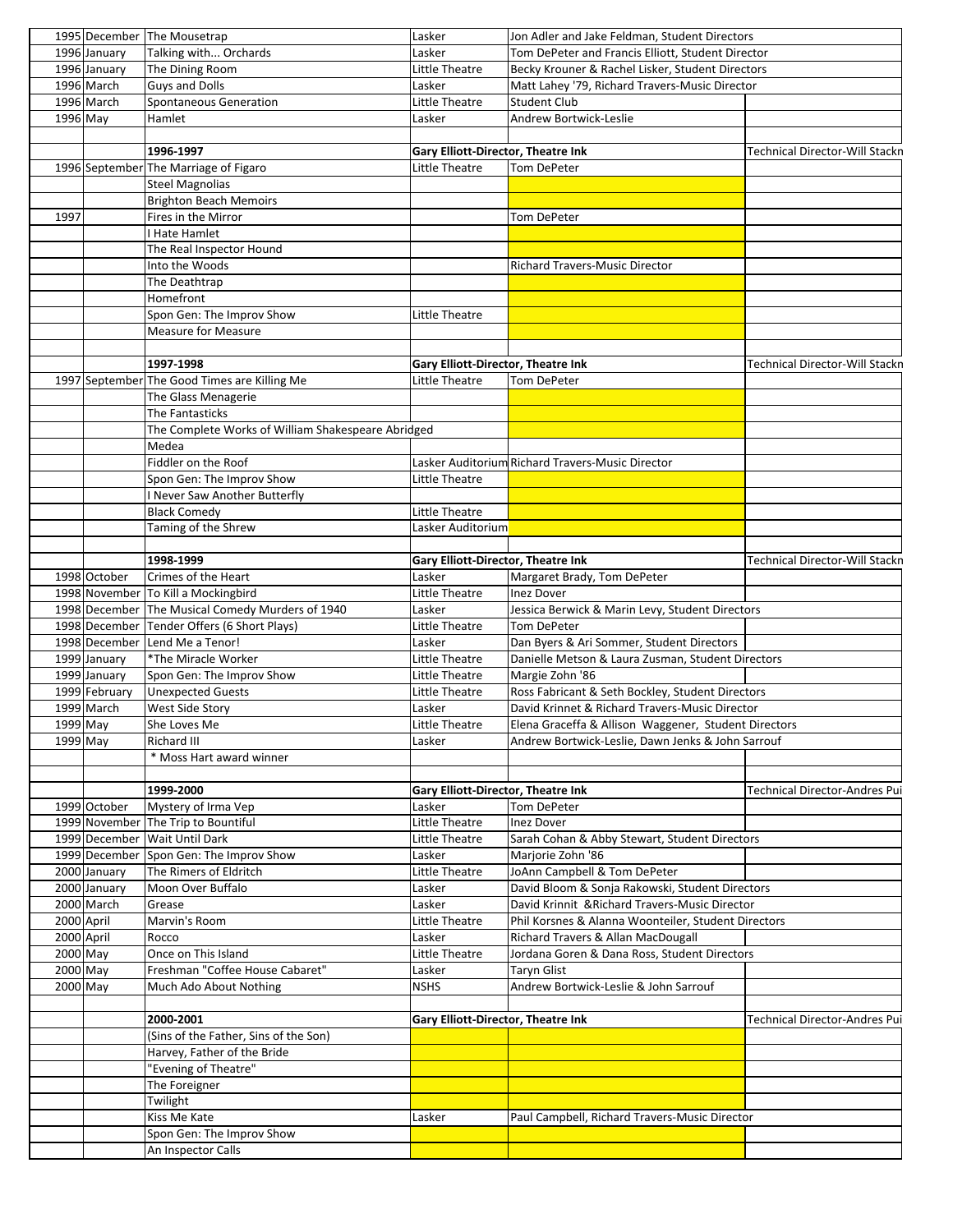| 2001       |                              | A Little Night Music                             | Little Theatre                   | Tamar Avashai & Tom Huddleston, Student Directors                                                                                |                                      |
|------------|------------------------------|--------------------------------------------------|----------------------------------|----------------------------------------------------------------------------------------------------------------------------------|--------------------------------------|
|            |                              | A Midsummer Night's Dream                        |                                  |                                                                                                                                  |                                      |
|            |                              | Freshman Cabaret                                 |                                  |                                                                                                                                  |                                      |
|            |                              | A Doll's House                                   |                                  |                                                                                                                                  |                                      |
|            |                              | Ten Little Indians                               |                                  |                                                                                                                                  |                                      |
|            |                              |                                                  |                                  |                                                                                                                                  |                                      |
|            |                              | 2001-2002                                        | Adam Brown-Director, Theatre Ink |                                                                                                                                  | Technical Director-Andres Pui        |
|            | 2001 October                 | The Cripple of Innishman                         | LittleTheatre                    | Tom DePeter                                                                                                                      |                                      |
|            |                              | 2001 November Diary of Anne Frank                | LittleTheatre                    | Sarabeth Berman & Joanna Peterson, Student Directors                                                                             |                                      |
|            |                              | 2001 December The Man Who Came to Dinner         | Lasker                           | Meredith Flouton-Barnes & Sam Stambler, Student Directors                                                                        |                                      |
|            | 2202 January                 | <b>Taking Steps</b><br>Will                      | LittleTheatre<br>Little Theatre  | Tim Newman & Liza Rutenbeck, Student Directors                                                                                   |                                      |
|            | 2002 January<br>2002 January | Eastern Standard                                 | Lasker                           | Scott ???<br>Dan Bassichis & Noah Issacs, Student Directors                                                                      |                                      |
|            | 2002 March                   | Lilies of the Field                              | LittleTheatre                    | <b>Inez Dover</b>                                                                                                                |                                      |
|            | 2002 March                   | George M!                                        | Lasker                           | Robyn Weinstein (Patriotic in honor of 9/11) Richard Travers-Music Directc                                                       |                                      |
| 2002 April |                              | Spon Gen: The Improv Show                        | LittleTheatre                    | Tara Mooney, Dan Clinton & Kathleen Hornby, Student Directors                                                                    |                                      |
| 2002 May   |                              | Macbeth                                          | <b>NSHS</b>                      | Margie Zohn '86                                                                                                                  |                                      |
| 2002 May   |                              | Cabaret                                          | Little Theatre                   | Will Cohen, Remle Stubbs-Dame & David Lebowitz, Student Directors                                                                |                                      |
| 2002 June  |                              | Freshman Cabaret                                 | Lasker                           | Daniel Clinton                                                                                                                   |                                      |
|            |                              |                                                  |                                  |                                                                                                                                  |                                      |
|            |                              | 2002-2003                                        | Adam Brown-Director, Theatre Ink |                                                                                                                                  | <b>Technical Director-Andres Pui</b> |
|            | 2002 October                 | Pippin                                           | Little Theatre                   | Robb Fessler & Mimi Diamant, Student Director                                                                                    |                                      |
|            | 2002 November Rumors         |                                                  | Lasker                           | Jenna Metson & Dan Rakowski, Student Directors                                                                                   |                                      |
|            |                              | 2002 December The Mousetrap                      | Little Theatre                   | Jamie Schwartz, Tyler Fox & Lauren Schwab, Student Directors                                                                     |                                      |
|            | 2003 January                 | Coastal Disturbances                             | Lasker                           | Molly Schreiber & Molly Sommer, Student Directors                                                                                |                                      |
|            | 2003 February                | <b>Crossing Delancey</b>                         | Little Theatre                   | Malka Benjamin & Alisa Zomer, Student Directors                                                                                  |                                      |
|            | 2003 March                   | Spon Gen: The Improv Show                        | Little Theatre                   | Nick Weiss-Richmond, Kim Rosen & Cathy Durickas, Student Directors                                                               |                                      |
|            | 2003 March                   | Les Miserables                                   | Lasker                           | <b>Colleen Rua &amp; Richard Travers</b>                                                                                         |                                      |
| 2003 April |                              | An Evening of One Acts                           | Little Theatre                   | Jo Ann Campbell, Inez Dover & Sheila Zolli                                                                                       |                                      |
| $2003$ May |                              | Romeo and Juliet                                 | Lasker                           | Katy Walsh and Tom Yaeger                                                                                                        |                                      |
| 2003 May   |                              | Talk Radio                                       | <b>Little Theatre</b>            | Rachel Cole & Nick Weiss-Richmond, Student Directors                                                                             |                                      |
| 2003 June  |                              | Freshman Cabaret                                 | Little Theatre                   | Emily Brenner, Christine Chilingerian, Dorian Rosenberg & Lauren Simon, St                                                       |                                      |
|            |                              |                                                  |                                  |                                                                                                                                  |                                      |
|            |                              | 2003-2004                                        | Adam Brown-Director, Theatre Ink |                                                                                                                                  | Technical Director-Andres Pui        |
|            | 2003 October                 | Blues for Mr. Charlie                            | Little Theatre                   | <b>Inez Dover</b>                                                                                                                |                                      |
|            |                              | 2003 November   Whose Life is it Anyway?         | Lasker                           | Lily Bayrock & MeghanMcLean, Student Directors                                                                                   |                                      |
|            | 2003 December Stop Kiss      |                                                  | Little Theatre                   | Carmen Zilles & Brina Waldoks, Student Directors                                                                                 |                                      |
|            | 2004 January                 | The Heidi Chronicles                             | Lasker                           | Becca Berwick & Rachel Zeiring, Student Directors                                                                                |                                      |
|            | 2004 February                | The Nerd                                         | Little Theatre                   | Meridith Hansen-Tracy & Stad St. Fleur                                                                                           |                                      |
|            | 2004 February                | Spon Gen: The Improv Show                        | Little Theatre                   | AlexCohen & Cahy Durickas, Student Directors, Mike Manship-Advisor                                                               |                                      |
|            | 2004 March                   | My Fair Lady                                     | Lasker                           | Robb Fessler, Richard Travers-Music Director                                                                                     |                                      |
| 2004 April |                              | <b>Blended/One Acts</b>                          | Little Theatre                   | JoAnn Morrone                                                                                                                    |                                      |
| $2004$ May |                              | <b>Twelfth Night</b>                             | Lasker                           | Tom Jaeger & Katy Walsh                                                                                                          |                                      |
| 2004 June  |                              | Little Shop of Horrors                           | Little Theatre                   | Cathy Durickas, Todd Baratz & Rachael Zeiring, Student Directors                                                                 |                                      |
|            |                              |                                                  |                                  | Marissa Schwartz, Deb Aronin, Sara                                                                                               |                                      |
|            |                              | Freshman Cabaret                                 | Little Theatre                   | Dagastino                                                                                                                        |                                      |
|            |                              |                                                  |                                  |                                                                                                                                  |                                      |
|            |                              | 2004-2005                                        | Adam Brown-Director, Theatre Ink |                                                                                                                                  | Technical Director-Michael Ba        |
|            | 2004 October                 | The Laramie Project                              | Little Theatre                   | Inez Dover                                                                                                                       |                                      |
|            | 2004 November                | Noises Off                                       | Lasker                           | Jessica Leeser & Sarah Frank, Student Directors                                                                                  |                                      |
|            | 2004 December                | One Flew Over The Cuckoo's Nest                  | Little Theatre                   | Alex Lazar & Marissa Schwartz, Student Directors                                                                                 |                                      |
|            | 2005 January                 | <b>Brighton Beach Memoirs</b>                    | Lasker<br>Little Theatre         | Phil Goldwater & Olivia Saperstein, Student ZDirectors<br><b>Tom DePeter</b>                                                     |                                      |
|            | 2005 February                | Dancing at Lughnasa<br>The Emperor's New Clothes | <b>Travel Troupe</b>             |                                                                                                                                  |                                      |
|            | 2005 February<br>2005 March  | Spon Gen: The Improv Show                        | Little Theatre                   | Adam Brown, Melissa Berstein & Jason Shrier, Student Director<br>Jon Battat& Jon Jaffee, Student Directors, Mike Manship-Advisor |                                      |
|            | 2005 March                   | Bye Bye Birdie                                   | Lasker                           | Elaine Vrattos, Richard Travers-Music Director                                                                                   |                                      |
| 2005 April |                              | Blended/An Evening of One Acts                   | Little Theatre                   | Joanne Marone, Sheila Zolli, Dennis Klem and Zack Snow                                                                           |                                      |
|            |                              | Accidental Death of an Anarchist                 |                                  |                                                                                                                                  |                                      |
| 2005 May   |                              | Henry IV Pt. 1                                   | Lasker<br><b>NSHS</b>            | Jeremy Bernfeld & Alexi Paraschos, Student Directors                                                                             |                                      |
| 2005 May   |                              | How to Succeed in Business Without Really Trying |                                  | Henry Wishcamper                                                                                                                 |                                      |
| 2005 May   |                              |                                                  | <b>Little Theatre</b>            | Ben Alfred, Rebecca Lebowitz & Laura Satwicz, Student Directors                                                                  |                                      |
|            |                              |                                                  |                                  |                                                                                                                                  |                                      |
|            |                              | 2005-2006                                        | Adam Brown-Director, Theatre Ink |                                                                                                                                  | Technical Director-Michael Ba        |
|            | 2005 October                 | The Crucible                                     | Little Theatre                   | <b>Inez Dover</b>                                                                                                                |                                      |
|            |                              | 2005 November Moon Over Buffalo                  | Lasker                           | Dana Catrambone & Sarah Lambert, Student Directors                                                                               |                                      |
|            |                              | 2005 December The Art of Dining                  | Little Theatre                   | Alicia Hurst & Meng Lu, Student Directors                                                                                        |                                      |
|            | 2006 January                 | <b>Enter Laughing</b>                            | Lasker                           | Tori Gwin & Caitlin McGee, Student Directors                                                                                     |                                      |
|            | 2006 January                 | The Princess and the Pea                         | On tour                          | Fingerpaint Players, Melissa Bernstein                                                                                           |                                      |
|            | 2006 February                | Our Town                                         | Little Theatre                   | Robb Fessler                                                                                                                     |                                      |
|            |                              |                                                  |                                  |                                                                                                                                  |                                      |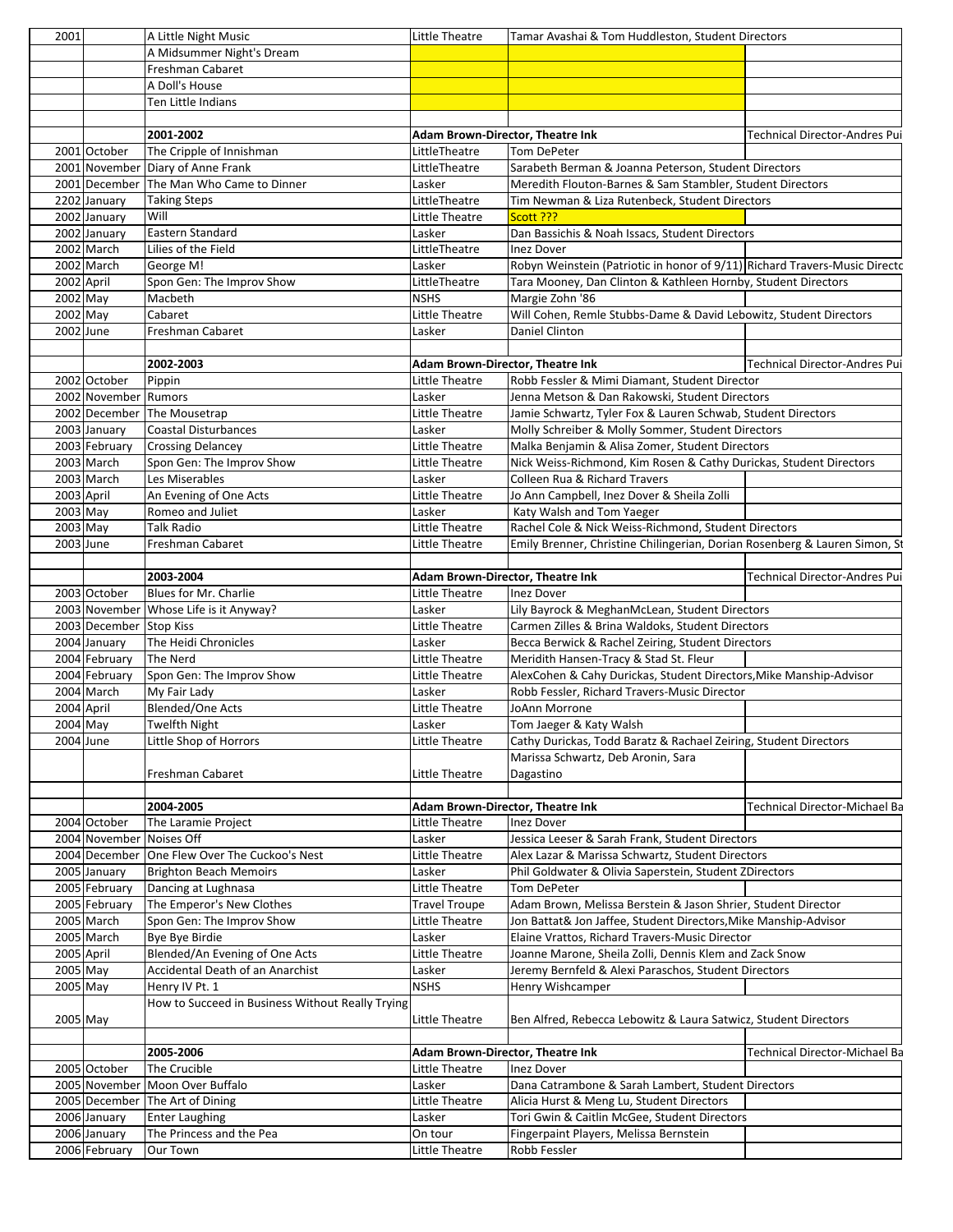|                         | 2006 March    | Spon Gen: The Improv Show                                        | Little Theatre                          | Mary Lauran Hall & Jonathan Jaffee-Anechiarico, Student Directors, Mike M                                      |                                      |
|-------------------------|---------------|------------------------------------------------------------------|-----------------------------------------|----------------------------------------------------------------------------------------------------------------|--------------------------------------|
|                         | 2006 March    | Chicago                                                          | Lasker                                  | Kirsten McKinney, Richard Travers-Music Director                                                               |                                      |
| 2006 April              |               | <b>Steel Magnolias</b>                                           | Little Theatre                          | Garland Mason & Caroline Rotenberg, Student Directors                                                          |                                      |
| 2006 May                |               | A Midsummer Night's Dream                                        | <b>NSHS</b>                             | Jim Honeyman                                                                                                   |                                      |
| $2006$ May              |               | Into the Woods                                                   | Little Theatre                          | Maria Fulwiler & Zack Baer, Student Directors                                                                  |                                      |
|                         |               |                                                                  |                                         |                                                                                                                |                                      |
|                         |               | 2006-2007                                                        | Adam Brown-Director, Theatre Ink        |                                                                                                                | Technical Director-Michael Ba        |
|                         |               | 2006 September 9/11 Remembered: The Guys and War at Home         | Little Theatre                          | Lisa Goldthwaite & Donna Johns                                                                                 |                                      |
|                         | 2006 October  | Cat on a Hot Tin Roof                                            | Little Theatre                          | <b>Inez Dover</b>                                                                                              |                                      |
|                         |               | 2006 November Arsenic and Old Lace                               | Lasker                                  | Jerry Dwyer & Jacob Schribman, Student Directors                                                               |                                      |
|                         |               | 2006 December The Shadow Box                                     | Little Theatre                          | Martha Adams-Cooper & Alison Egdahl, Student Directors                                                         |                                      |
|                         | 2007 January  | Cinderella                                                       | On tour                                 | Fingerpaint Players, Melissa Bernstein                                                                         |                                      |
|                         | 2007 February | <b>Chalk: The Musical</b>                                        | Little Theatre                          | Zack Snow & Todd Nocera                                                                                        |                                      |
|                         | 2007 March    | Spon Gen: The Improv Show                                        | Little Theatre                          | Lee Gerstenhaber & Tomer Soran, Mike Manship-Advisor                                                           |                                      |
|                         | 2007 March    | West Side Story                                                  | Lasker                                  | David Bloom '00                                                                                                |                                      |
|                         |               | Freshmen Cabaret                                                 | Little Theatre                          | Martha Addams-Coopper, Jacob Schuman, Student Directors                                                        |                                      |
| 2007 May                |               | Amadeus                                                          | Lasker                                  | Bryan Bernfeld & Dan Lurie, Student Directors                                                                  |                                      |
| 2007 May                |               | The Tempest                                                      | <b>NSHS</b>                             | Tom Jaeger & Valerie Madden                                                                                    |                                      |
| 2007 May                |               | <b>Sweet Charity</b>                                             | Little Theatre                          | Julie Mhlaba & Ariel Yelen, Student Directors                                                                  |                                      |
|                         |               |                                                                  |                                         |                                                                                                                |                                      |
|                         |               | 2007-2008                                                        | Adam Brown-Director, Theatre Ink        |                                                                                                                | <b>Technical Director-Michael Ba</b> |
|                         | 2007 October  | Twilight: Los Angeles, 1992                                      | Little Theatre                          | <b>Inez Dover</b>                                                                                              |                                      |
|                         |               | 2007 November The Importance of Being Earnest                    | Lasker                                  | Lily Lewis-McNeil and Marissa Dungan                                                                           |                                      |
|                         | 2007 December | The Enclave                                                      | Little Theatre                          | Zach Narva & Tesla Cariani                                                                                     |                                      |
|                         | 2008 January  | Freshman Cabaret                                                 | Lasker                                  | ChrisAnnas-Lee, Seth Simons, Rachel Bronstein & Mary Naugler, Student Di                                       |                                      |
|                         | 2008 February | Lost In Yonkers                                                  | Little Theatre                          | Lydia Ross & Josh Laredo, Student Directors                                                                    |                                      |
|                         | 2008 March    | Grease                                                           | Lasker                                  | David Bloom '00                                                                                                |                                      |
|                         |               | Spon Gen: The Improv Show                                        | Little Theatre                          | Max Nussenbaum and Jesse Appell, Mike Manship-Advisor                                                          |                                      |
| 2008 May                |               | Romeo & Juliet                                                   | Lasker                                  | Jim Honeyman/25th Anniversary                                                                                  |                                      |
| 2008 May                |               | Hot Mikado                                                       | Little Theatre                          | Sami Mirrer & Diana Raisulus, Student Directors                                                                |                                      |
| 2008 June               |               | The First Annual Playwright's Festival                           | Little Theatre                          | Max Nussenbaum and Denny Kessler                                                                               |                                      |
|                         |               |                                                                  |                                         |                                                                                                                |                                      |
|                         |               | 2008-2009                                                        | Adam Brown-Director, Theatre Ink        |                                                                                                                | Technical Director-Michael Ba        |
|                         |               |                                                                  |                                         |                                                                                                                |                                      |
|                         |               |                                                                  |                                         |                                                                                                                |                                      |
|                         | 2008 October  | A Raisin In the Sun                                              | Little Theatre                          | <b>Inez Dover</b>                                                                                              |                                      |
|                         | 2008 October  | A View From the Bridge                                           | Little Theatre                          | <b>Inez Dover</b>                                                                                              |                                      |
|                         | 2008 October  | Split: A Workshop Production                                     | Little Theatre                          | Zach Snow                                                                                                      |                                      |
|                         |               | 2008 November The Curious Savage                                 | Lasker                                  | Jesse Kaplan, Casey Knotts & Annabel Raby                                                                      |                                      |
|                         | 2008 December | And Then There Were None                                         | Little Theatre                          | Kirsten Holland & Eva Saltus                                                                                   |                                      |
|                         |               | Improv Jams                                                      | Little Theatre                          | Gabe Nicholas & Nathan Wainwright, Student Directors                                                           |                                      |
|                         | 2009 January  | Freshman Cabaret                                                 | Lasker                                  | Derek Butterton, Edan Laniado, Gaby Perez-Dietz & Flannery Sockwell, Stuc                                      |                                      |
| 2009                    |               | Nitrous Oxide: An Evening of Sketch Comedy                       | Little Theatre                          | Chris Annas-Lee & Seth Simons, Student Directors                                                               |                                      |
|                         | 2009 February | The Illusion                                                     | Little Theatre                          | Jackson Davidow & Rachel Stubblefield-Tave                                                                     |                                      |
|                         | 2009 March    | <b>Anything Goes</b>                                             | Lasker                                  | John McGee & Kirsten McKinney                                                                                  |                                      |
| 2009 April              |               | Spon Gen: The Improv Show<br>Macbeth                             | Little Theatre<br><b>NSHS</b>           | Gabe Nicholas & Nathan Wainwright, Student Directors, Mike Manship-Adv<br>Dev Luthra                           |                                      |
| $2009$ May              |               |                                                                  |                                         |                                                                                                                |                                      |
| 2009 May                |               | Urinetown: the Musical                                           | Little Theatre                          | Rachel Bronstein & Rachel Gore, Student Directors                                                              |                                      |
| 2009 June               |               | <b>Playwrights Festival</b>                                      | Little Theatre                          | Gabe Nicholas and Rachael Stubblefeild, Student Directors                                                      |                                      |
|                         |               |                                                                  |                                         |                                                                                                                |                                      |
|                         |               | 2009-2010                                                        | <b>Adam Brown-Director, Theatre Ink</b> |                                                                                                                |                                      |
|                         | 2009 October  | A Streetcar Named Desire                                         | LittleTheatre                           | Inez Dover                                                                                                     |                                      |
|                         |               | 2009 November Twentieth Century                                  | Lasker                                  | Julie Mandel Folly & Ingrid Rudie                                                                              |                                      |
|                         | 2009 December | Caligula                                                         | LittleTheatre                           | Chris Annas-Lee & Seth Simons, Student Directors                                                               |                                      |
|                         | 2010 Janurary | Freshman Cabaret                                                 | Lasker                                  | Caleb Bromberg, Maddie Cetlin, Pamela Chen & Sonya Douglas, Student Dir                                        |                                      |
|                         | 2010 January  | Musical Theatre Cabaret Troupe                                   | Lasker                                  | Kelly McIntyre, JP Roby & Hayley Travers, Student Directors                                                    |                                      |
|                         | 2010 February | All My Sons                                                      | LittleTheatre                           | Jordan Ascher & Jen Diamond, Student Directors                                                                 |                                      |
|                         | 2010 March    | Cabaret                                                          | Lasker                                  | Kirsten McKinney, David Gore, Student Direc, Richard Travers and Gina Fio                                      |                                      |
| 2010 April              |               | Spon Gen                                                         | LittleTheatre                           | Mercer Gary & Graham (Barnes Ross) Techler, Mike Manship-Advisor                                               |                                      |
| 2010 April              |               | Improv Jam                                                       | LittleTheatre                           | Mercer Gary & Graham (Barnes Ross) Techler                                                                     |                                      |
| 2010 May                |               | <b>Musical Theatre Cabaret Troupe</b>                            | Lasker                                  | Kelly McIntyre, JP Roby & Hayley Travers, Student Directors                                                    |                                      |
| $2010$ May              |               | The Comedy of Errors                                             | LittleTheatre                           | Dev Luthra                                                                                                     |                                      |
| $2010$ May              |               | Nitrous Oxide                                                    | LittleTheatre                           | Chris Annas-Lee, Jordan Ascher & Seth Simons, Student Directors                                                | Technical Director-Michael Ba        |
| $2010$ May<br>2010 June |               | Playwright's Festival<br>Kiss the Stage: Theatre Ink Celebration | LittleTheatre<br>Lasker                 | Jordan Ascher and Seth Simons, Student Directors<br>Adam Brown, John McGee, Rachael Zeiring & Kirsten McKinney |                                      |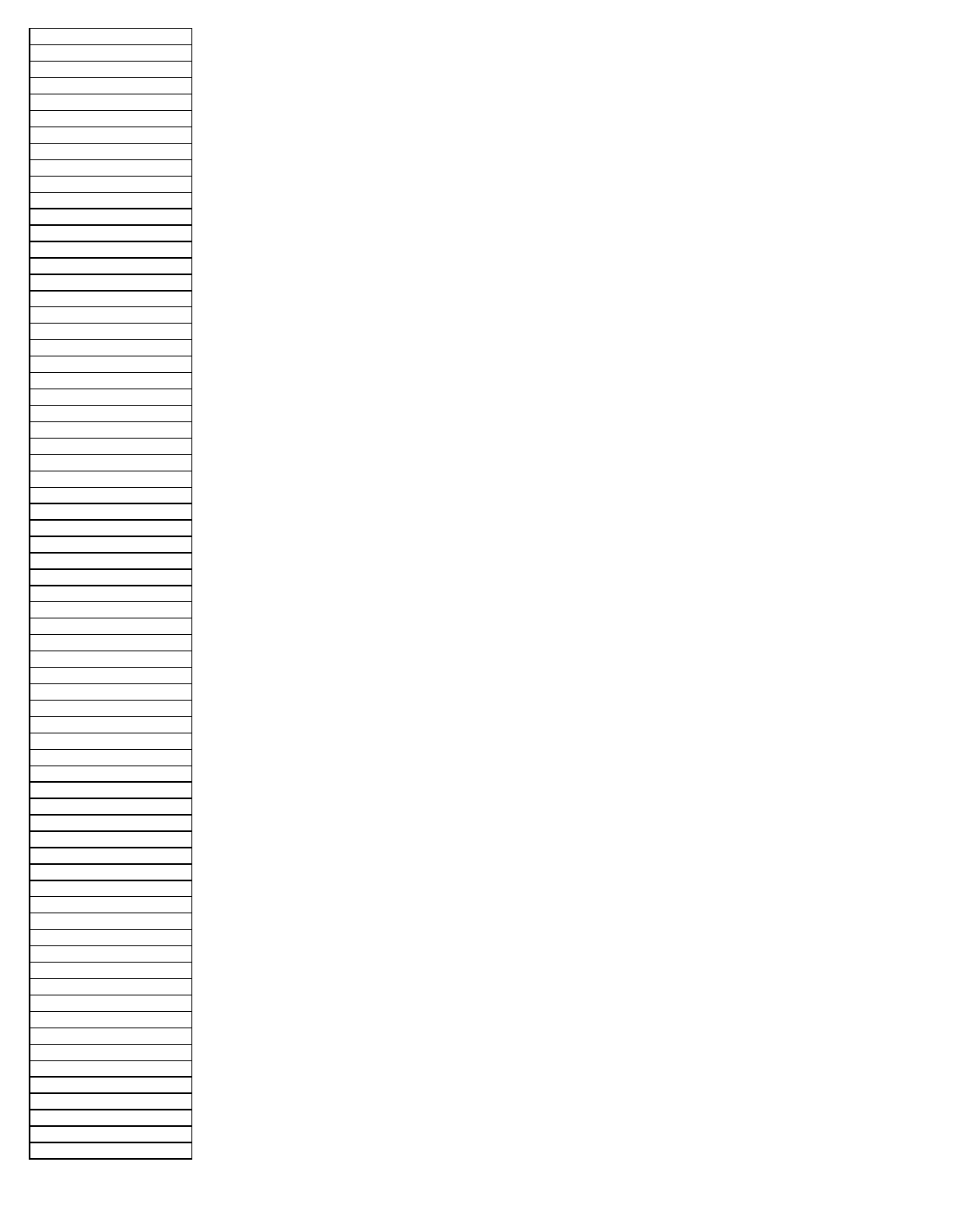| nan                            |
|--------------------------------|
|                                |
|                                |
|                                |
|                                |
|                                |
|                                |
|                                |
|                                |
|                                |
|                                |
|                                |
|                                |
|                                |
|                                |
|                                |
|                                |
|                                |
|                                |
|                                |
|                                |
|                                |
|                                |
|                                |
|                                |
|                                |
|                                |
|                                |
|                                |
|                                |
|                                |
|                                |
|                                |
|                                |
|                                |
| Richard Travers-Music Director |
| nan                            |
|                                |
|                                |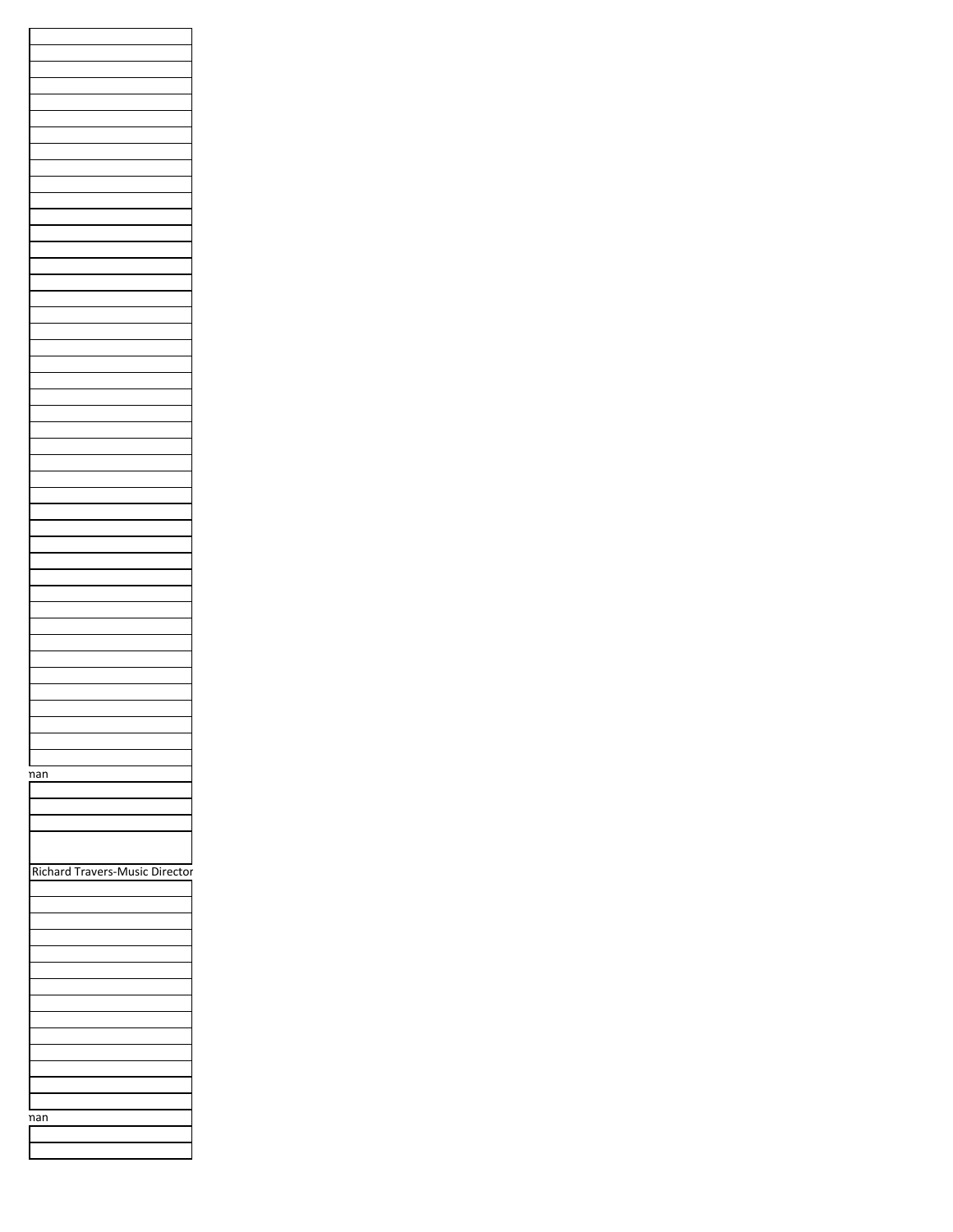| nan               |
|-------------------|
|                   |
|                   |
|                   |
|                   |
|                   |
|                   |
|                   |
|                   |
|                   |
|                   |
|                   |
|                   |
|                   |
|                   |
|                   |
| nan               |
|                   |
|                   |
|                   |
|                   |
|                   |
|                   |
|                   |
|                   |
|                   |
|                   |
|                   |
|                   |
|                   |
|                   |
| nan/Andres Puigbo |
|                   |
|                   |
|                   |
|                   |
|                   |
|                   |
|                   |
|                   |
|                   |
|                   |
|                   |
|                   |
|                   |
|                   |
|                   |
|                   |
|                   |
|                   |
| igbo              |
|                   |
|                   |
|                   |
|                   |
|                   |
|                   |
|                   |
|                   |
|                   |
|                   |
|                   |
|                   |
|                   |
|                   |
|                   |
|                   |
| igbo              |
|                   |
|                   |
|                   |
|                   |
|                   |
|                   |
|                   |
|                   |
|                   |
|                   |
|                   |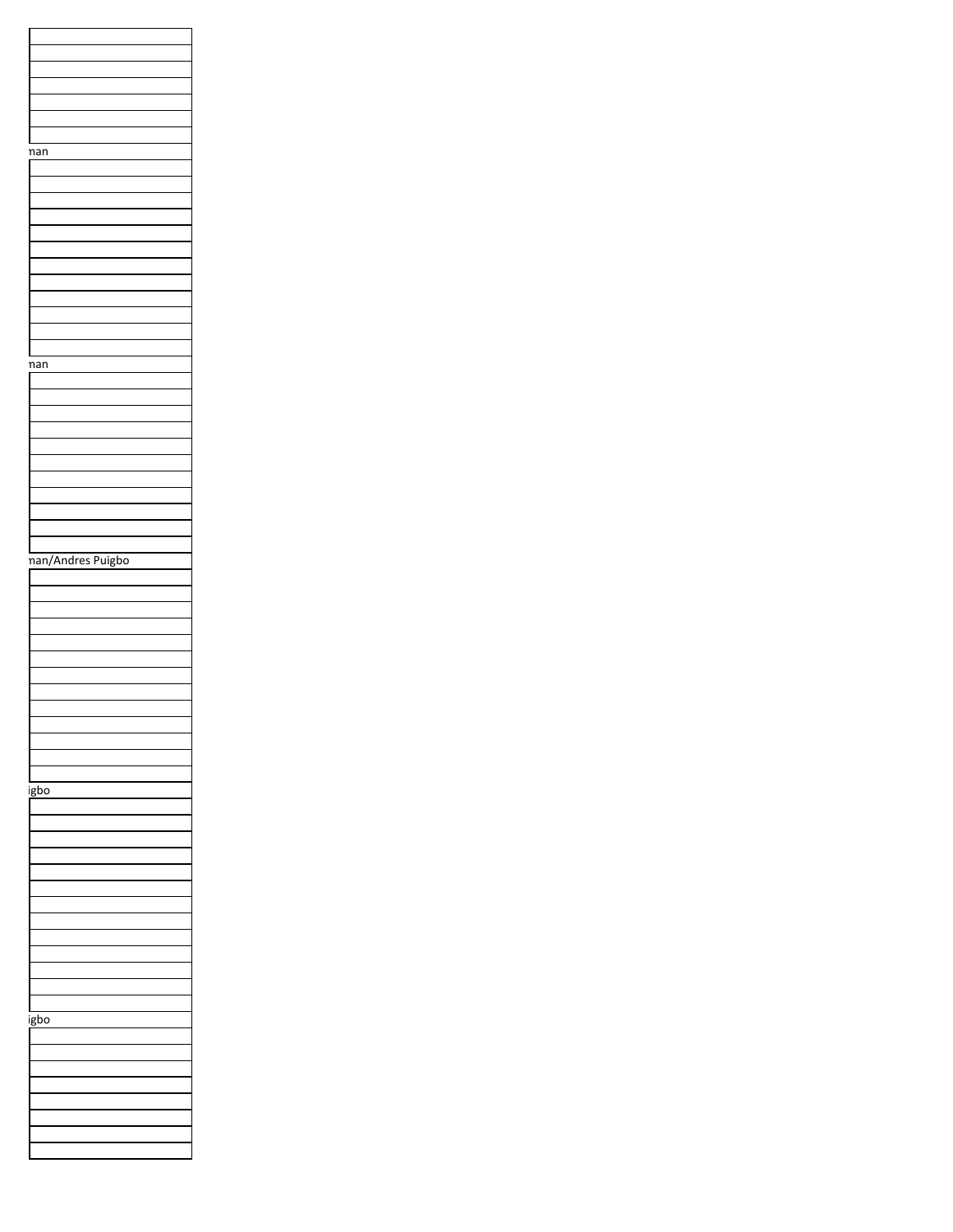| igbo                          |
|-------------------------------|
|                               |
|                               |
|                               |
|                               |
|                               |
|                               |
|                               |
|                               |
| эr                            |
|                               |
|                               |
|                               |
|                               |
|                               |
| igbo                          |
|                               |
|                               |
|                               |
|                               |
|                               |
|                               |
| Mike Manship-Advisor          |
|                               |
|                               |
|                               |
|                               |
| tudent Directors              |
|                               |
| igbo/Michael Barrington-Haber |
|                               |
|                               |
|                               |
|                               |
|                               |
|                               |
|                               |
|                               |
|                               |
|                               |
|                               |
|                               |
|                               |
|                               |
|                               |
|                               |
| arrington-Haber               |
|                               |
|                               |
|                               |
|                               |
|                               |
|                               |
|                               |
|                               |
|                               |
|                               |
|                               |
|                               |
|                               |
|                               |
|                               |
| arrington-Haber               |
|                               |
|                               |
|                               |
|                               |
|                               |